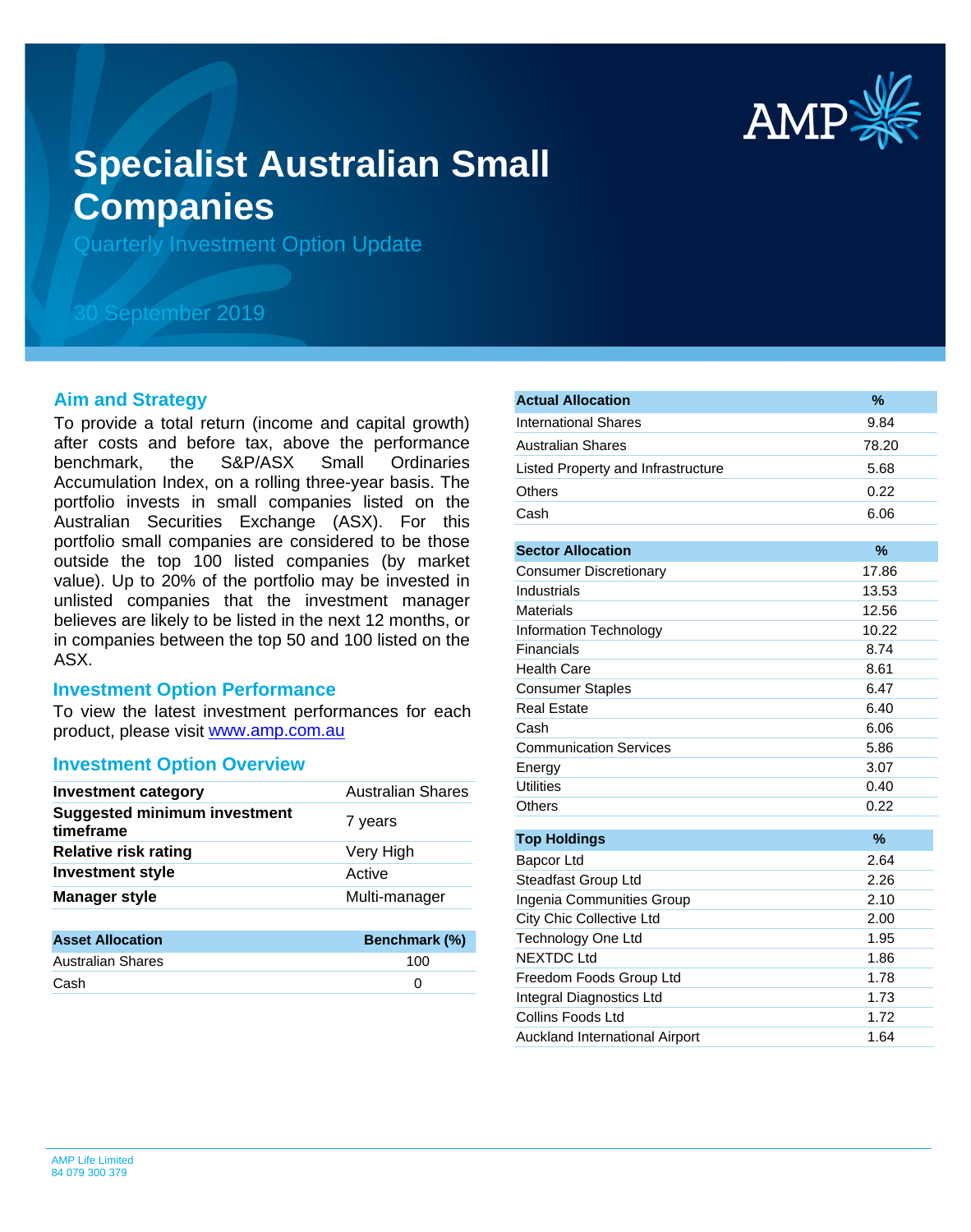### **Fund Performance**

In buoyed market conditions, the Fund posted a positive absolute return and strongly outperformed its benchmark over the September quarter. All of the Fund's four underlying managers delivered positive absolute returns and three outperformed the benchmark over the period. Perennial Value was the key driver of outperformance, followed by Eiger Capital and Eley Griffiths. The Fund also continues to significantly outperform its benchmark over the longer term, including over 2, 3 and 5 years, and since inception (annualised). (All returns are before fees.)

Stock selection was the key driver of relative returns and contributed positively, while sector allocation detracted over the period. Regarding sector allocation, the main detractors from relative returns were an overweight position in information technology, and an underweight position in real estate. The main positive contributors were an underweight position in materials and an overweight position in utilities.

Regarding stock selection, the main positive contributors to relative returns were positions in consumer discretionary and information technology, while the main detractors were positions in industrials and materials.

The largest individual contributor to relative performance was an overweight position in specialty fashion group City Chic Collective. The company surged (+43.3%) after posting solid full-year 2019 earnings results, in subdued retail conditions, by taking advantage of the growing 'plus-size' womens' clothing segment. Other positive contributors included an overweight position in energy provider Pacific Energy, which jumped (+40.9%) and an underweight position in artificial intelligence technology company Appen, which tumbled (-24.3%) over the period.

The largest individual detractor from relative performance was an overweight position in satellite communications provider Speedcast International. The company dropped sharply (-64.8%) after providing a market update and subsequently announcing 1H 2019 profits, which were much worse than expected. Other detractors included underweight positions in gold and nickel mining company Independence Group and agricultural chemical company Nufarm, which rallied (+38.1% and +37.6% respectively) over the period.

#### **Market Review**

Australian shares rose over the September quarter, the S&P/ASX200 total return index closing up by 2.37%, with more record-highs being hit during the period. A Reserve Bank of Australia (RBA) rate cut buoyed Australian markets in July, as did solid rises from the US and other international exchanges. Australian shares subsequently pulled back in August amid a mostly lacklustre corporate reporting season. Unsurprisingly, retail earnings were generally weak, although this was not across the board with some major retailers surprising on the upside. Pockets of relative strength were also evident in some of the more niche medium and smaller cap stocks. The market then rose in September, as did broader international markets, as traders became slightly less pessimistic on the now-familiar concerns of US economic growth and China/US trade tensions. Some positive indications from the Melbourne and Sydney property markets, which have undergone a significant correction over the past two years, also helped domestic sentiment, given the Australian economy's very large exposure to the sector. The share market also appeared to largely price-in an early October official interest rate rise, which materialised one day after quarter-end.

#### **Outlook**

Australian shares remain exposed to global economic uncertainty and constrained growth in Australia. As a result, further short-term weakness is a high risk. Against this background, the Reserve Bank of Australia has issued accommodating communications.

However, valuations are reasonable, particularly when compared against low bond yields. Global growth indicators are expected to improve by next year and Australian monetary and fiscal policy are supportive, all of which should support decent gains for share markets on a 6-12 month horizon.

In the current environment, investors should benefit by being highly selective and focusing on companies with robust business fundamentals.